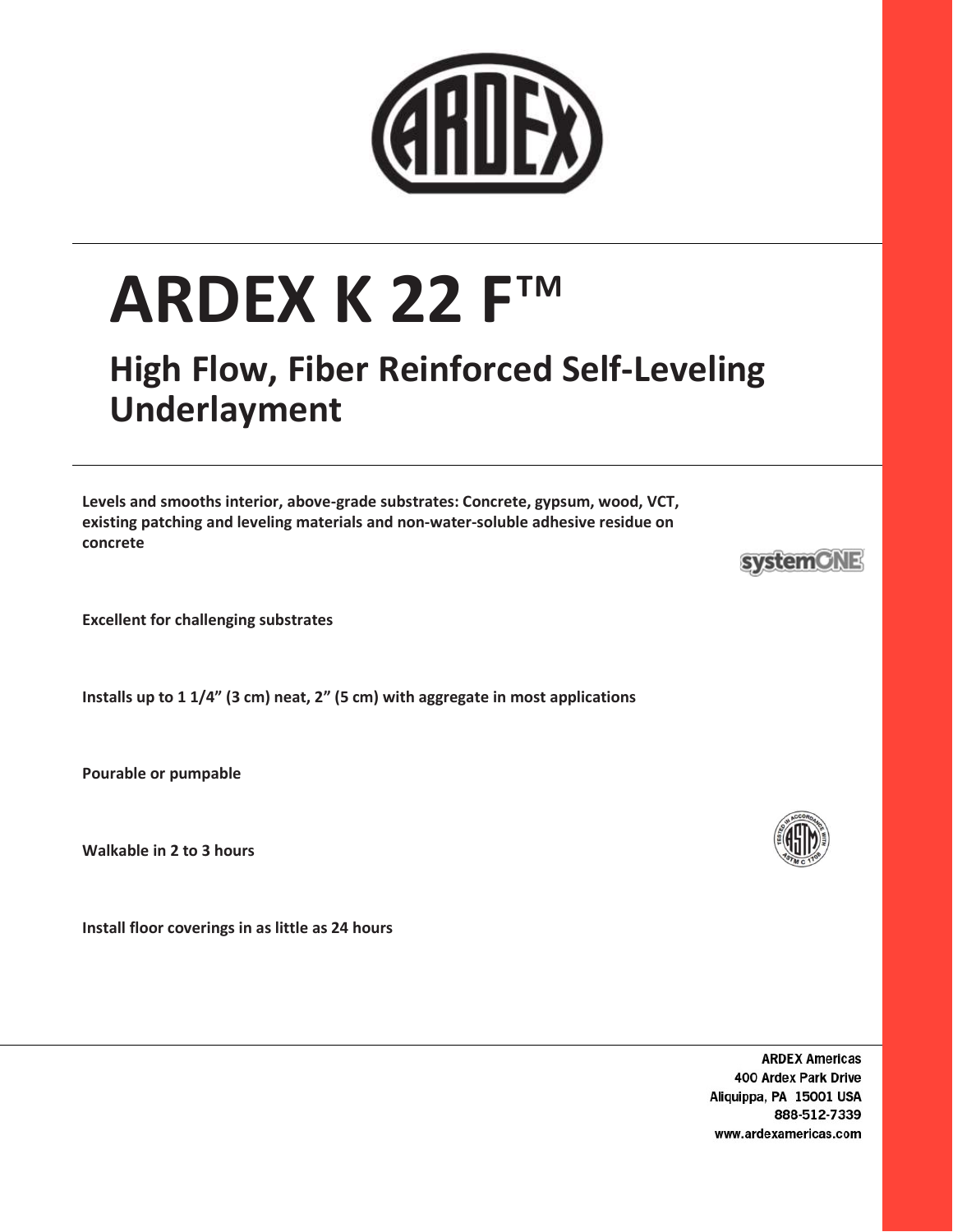## ARDEX K 22 F™

### High Flow, Fiber Reinforced Self-Leveling Underlayment

#### Suitable Substrates

- Concrete (structurally sound)
- Absorbent terrazzo on concrete†
- Patching, leveling or fill materials
- Plywood subfloors
- Solid hardwood†
- Gypsum††
- Properly installed ARDEX moisture control systems on concrete:
	- o ARDEX MC™ RAPID
	- o ARDEX PU 50™
	- o ARDEX VR 98™
- Other approved, non-porous materials on concrete†: o Non-porous (non-absorbent) cementitious terrazzo
	- o Ceramic, quarry or porcelain tiles
	- o Epoxy coatings
	- o Epoxy terrazzo
	- oNon-water-soluble adhesive residue
	- o Concrete treated with certain curing compounds (test areas only; for full instructions, see ardexamericas.com/properprep)

†Must be sound, solid and well-bonded to underlying, structurally sound substrates.

††Please be advised that gypsum is inherently weak. This product will provide a solid bonding surface for new flooring, but it cannot correct the weakness of an underlying gypsum surface.

#### Suitable Applications

- Above-grade
- On-ground substrates that have been treated with a suitable ARDEX moisture control system
- Dry areas only
- Interior applications only

#### Job Conditions

During installation and cure, substrate and ambient temperatures must be a minimum of 50°F / 10°C.

#### Step 1: Moisture Evaluation and Testing

Test concrete in accordance with ASTM F2170. For highmoisture floor coverings and adhesives, this product can be installed over concrete with relative humidity (RH) levels up to 99% provided each on-ground slab is built on a vapor retarder, which remains effective and intact, in conformance with ASTM E1745.

All other cases: Moisture control is required if the RH exceeds the most stringent of the following: 1) the limitations imposed by the flooring manufacturer; 2) the limitations imposed by the adhesive manufacturer.

If moisture control is required, see "Moisture Control System Selection" section below. If moisture control is not required, see the "Priming Method Selection" section below.

#### Moisture Control System Selection (priming course if moisture control is required)

For ARDEX MC RAPID: RH levels up to 100% on all grade levels.

#### For ARDEX VR 98 / ARDEX PU 50:

1. RH levels are 98% or below (85% for radiant-heated slabs).

2. The slab is either above-grade, or, the slab is built on a vapor retarder, which remains effective and intact, in conformance with ASTM E1745.

If moisture control is not required, choose the appropriate primer in accordance with the next section.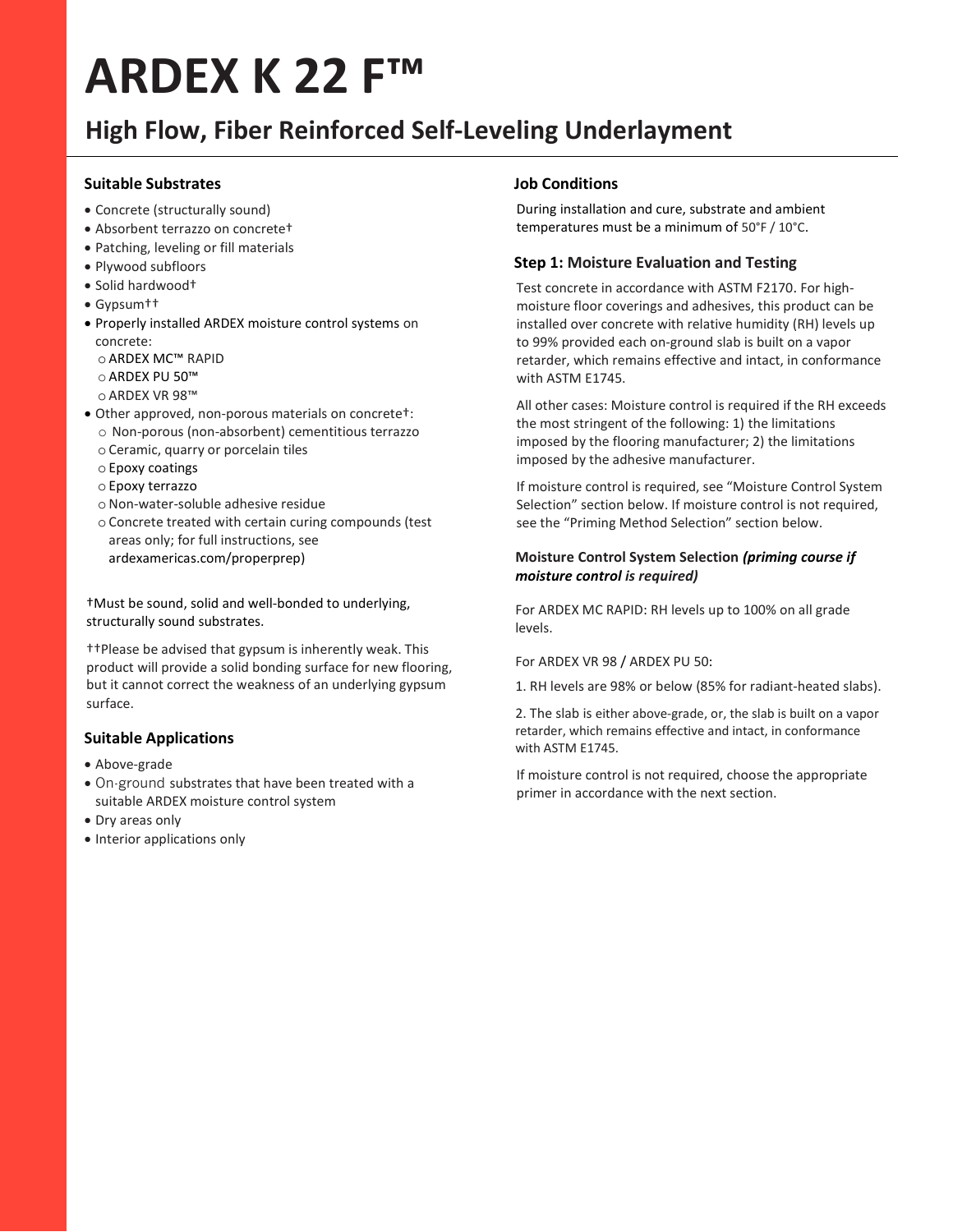#### Priming Method Selection (if moisture control is not required)

#### Primers

- ARDEX P 51™ Primer
- ARDEX P 82 ™ Ultra Prime
- ARDEX P 4™ Pre-Mixed, Rapid-Drying, Multipurpose Primer

| Substrate (Interior, dry<br>substrates only; above-grade<br>or moisture mitigated)                      | Porosity                                  | <b>Priming Course</b>                                             |
|---------------------------------------------------------------------------------------------------------|-------------------------------------------|-------------------------------------------------------------------|
| Concrete and cementitious<br>lterrazzo on concrete                                                      | Standard absorbent<br>(porous)            | ARDEX P 51 mixed 1:1<br>or ARDEX P 4                              |
|                                                                                                         | Non-absorbent (non-<br>porous; burnished) | ARDEX P 82 or ARDEX<br>P 4                                        |
|                                                                                                         | Extremely absorbent ARDEX P 51 "double    | prime" or ARDEX P 4                                               |
| Wood and Non-Water-<br>Soluble Adhesive Residue on<br>Concrete: ARDEX P 51<br>Undiluted                 | N/A                                       | ARDEX P 51 undiluted                                              |
| Other approved, non-porous<br>materials on concrete (see<br>the "Suitable Substrates"<br>section above) | N/A                                       | ARDEX P 82 (all) or<br>ARDEX P 4 (all except<br>adhesive residue) |

#### Step 2: Substrate Preparation (Proper Prep™)

For full details on Proper Prep, reference the following articles at ardexamericas.com/properprep:

- Article 1.1: Preparing Concrete for ARDEX or HENRY Underlayments
- Article 1: Preparing Concrete for Bonded ARDEX or HENRY Applications
- Article 2: Preparing Wood for Bonded ARDEX Applications
- Proper Prep Brochure

If necessary, mechanically clean the substrate by shot blasting or similar means. Do not use acid etching, adhesive removers, solvents or sweeping compounds, as these are bond breakers. Sanding is not an effective method to remove contaminants from concrete.

All substrates must be sound, solid and thoroughly clean of all existing patching and leveling materials and all bond-breaking contaminants, including but not limited to: overwatered or otherwise loose or weak material; unapproved sealers; unsuitable adhesive residues.

Handle and dispose of asbestos and other hazardous materials in accordance with prevailing regulations, which supersede the recommendations in this document.

#### Minimum Preparation

Depending on the selected priming course:

| <b>Priming Course</b> | <b>Minimum Preparation</b>                                                                                                                                      |
|-----------------------|-----------------------------------------------------------------------------------------------------------------------------------------------------------------|
| ARDEX P 4             | Substrate must be clean                                                                                                                                         |
| ARDEX P 51            | Substrate must be clean and absorbent (ASTM                                                                                                                     |
| ARDEX VR 98           | F3191)                                                                                                                                                          |
| ARDEX PU 50           |                                                                                                                                                                 |
| <b>ARDEX P82</b>      | Substrate must be clean and not absorbent.                                                                                                                      |
|                       | Non-water-soluble adhesive residue must be wet                                                                                                                  |
|                       | scraped to thin, well-boned residue (rfci.com).                                                                                                                 |
| ARDEX MC RAPID        | Mechanically remove all adhesive residue, sealers,<br>curing compounds, tiles, mortars and epoxy<br>coatings down to clean, sound, solid concrete /<br>terrazzo |
|                       | Concrete and terrazzo substrates must be clean and<br>prepared to a minimum CSP 3 / maximum CSP 5<br>(icri.org)                                                 |

#### Vacuuming

Following preparation, thoroughly vacuum to remove all excess dirt and debris.

#### Step 3: Treating Joints and Cracks

Under no circumstances should this product and/or the selected priming course be installed over moving joints or moving cracks. Honor all moving joints including expansion joints and isolation joints, as well as all moving cracks, up through the product and flooring.

While dormant control joints and dormant cracks may be pre-filled, this filling is not intended to act as a repair method that will eliminate the possibility of telegraphing. Nonstructural materials are unable to restrain movement within a concrete slab. Cracks will telegraph in any area that exhibits movement, such as an active crack, an expansion or isolation joint, or an area where dissimilar substrates meet. We know of no method to prevent this telegraphing.

If an ARDEX moisture control system will be installed (see "Moisture Testing" section above): All dormant joints and dormant cracks greater than a hairline (1/32"/ 0.8 mm) that will not be honored must be pre-filled with ARDEX ARDIFIX™ Low Viscosity Rigid Polyurethane Crack and Joint Repair and sand broadcasted to refusal in strict accordance with the technical data sheet.

If an ARDEX moisture control system will not be installed: Dormant cracks and dormant joints can be patched with ARDEX FEATHER FINISH® Self-Drying, Cement-Based Finish Underlayment or similar trowel-applied material in accordance with the technical data sheet.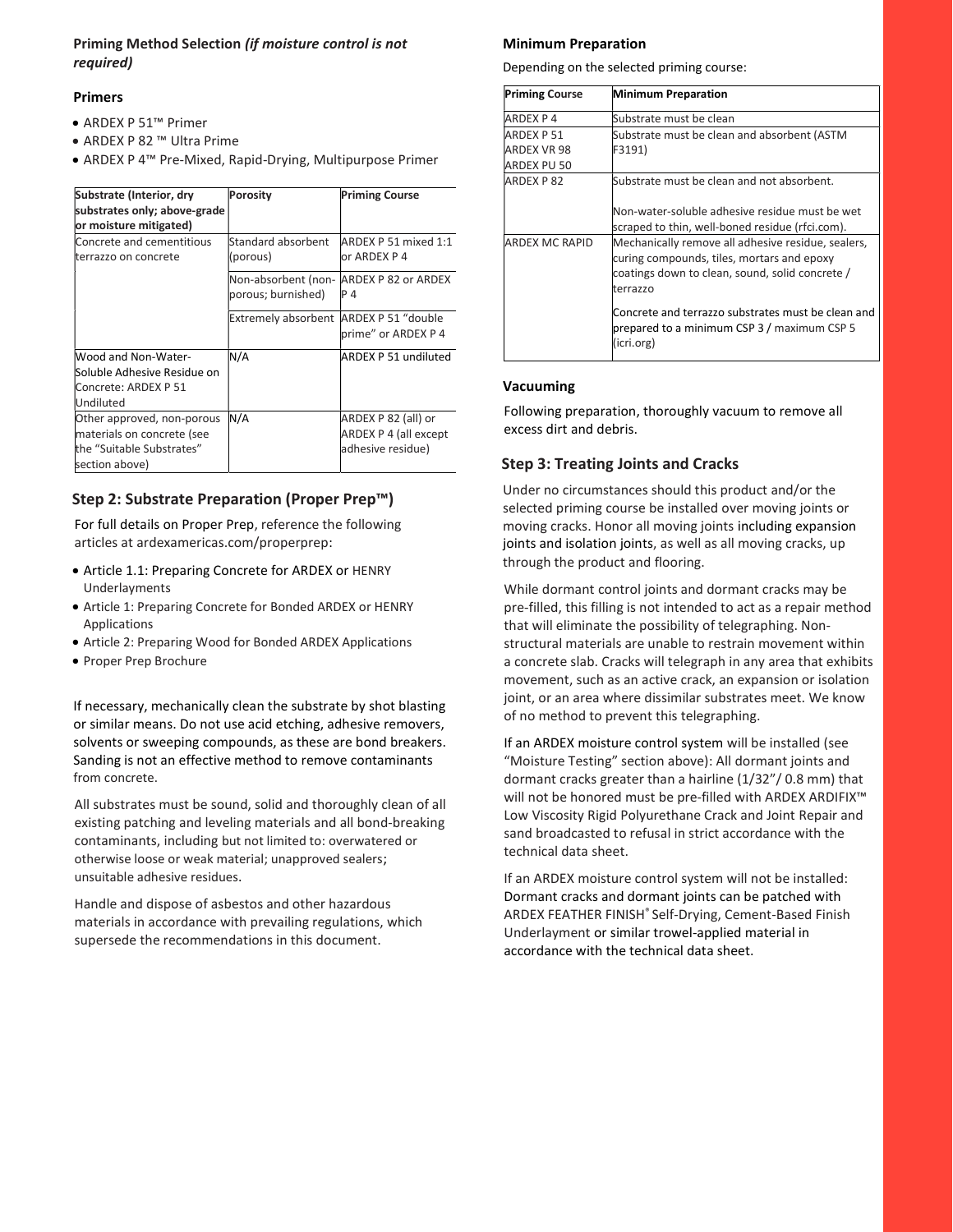For plywood subfloors, fill open joints with ARDEX FEATHER FINISH or similar in accordance with the technical data sheet.

#### Step 4: Install Appropriate Priming Course

#### Moisture Control System Installation (priming course if moisture control is required)

If moisture control is required, install the selected ARDEX moisture control system, in accordance with the appropriate technical data sheet (www.ardexamericas.com/products). To select the appropriate moisture control system, see the "Moisture Control System Selection" section above.

#### Priming (if moisture control is not required)

See the "Priming Method Selection" section above to select the appropriate primer based on the substrate.

Primers may need longer drying times with low surface temperatures and/or high ambient humidity. Do not install product before primer has dried thoroughly.

#### Absorbent Concrete: ARDEX P 51 Mixed 1:1

Dilute primer with water at a rate of 1:1 by volume. Apply evenly with a clean, soft-bristled push broom. Do not use paint rollers, mops or spray equipment. Do not leave bare spots. Brush off puddles and excess primer.

It is critical to ensure that the primer is dry prior to proceeding with the next installation step. To determine if the primer is dry after a minimum of 30 minutes (max. 24 hours), pour water onto the surface of the primer in several areas and rub it with your finger. If the water remains clear, the primer is dry. If the water turns cloudy or milky, additional drying time is needed.

#### Extremely Absorbent Concrete: ARDEX P 51 "Double Prime"

Make an initial application of primer diluted with 3 parts water by volume. Let the initial application dry thoroughly (1 - 3 hours), and then install a second application of primer mixed 1:1 with water as detailed directly above.

#### Wood and Non-Water-Soluble Adhesive Residue on Concrete: ARDEX P 51 Undiluted

Wood subfloors and non-water-soluble adhesive residue on concrete require priming with ARDEX P 51 at full strength (do not dilute). Apply directly to the prepared wood or non-watersoluble adhesive residue with a short-nap or sponge paint roller, leaving a thin coat of primer. Do not use a push broom. Do not leave any bare spots. Back roll with a dry roller to remove excess primer. Allow primer to dry to a clear, thin film (min. 3 hours, max. 24 hours).

#### Non-Porous Surfaces: ARDEX P 82

Follow the mixing instructions on the container, and apply with a short-nap or sponge paint roller, leaving a thin coat of primer. Do not leave any bare spots. Back roll with a dry roller to remove excess primer. ARDEX P 82 should be applied within 1 hour of mixing. Allow to dry to a thin, slightly tacky film (min. 3 hours, max. 24 hours).

#### Various, Approved Substrates: ARDEX P 4

Apply a thin, even layer to the substrate using a short-nap roller, sponge paint roller or paintbrush. Allow the primer to dry to a thin, opaque, white film (min. 30 minutes; 70°F / 21°C). Once dry, there is no time limit before the subsequent installation may proceed. However, please note that the subsequent installation should proceed as soon as possible to avoid surface contamination or damage to the primed surface.

#### Step 5: Mixing and Application

#### Recommended Tools

ARDEX T-1 Mixing Paddle • ARDEX T-10 Mixing Drum • 1/2" (12 mm) heavy-duty drill (min. 650 rpm) • appropriate measuring bucket • ARDEX T-4 Spreader • ARDEX T-5 Smoother • ARDEX T-6 Spiked Roller • cleated athletic shoes with non-metallic spikes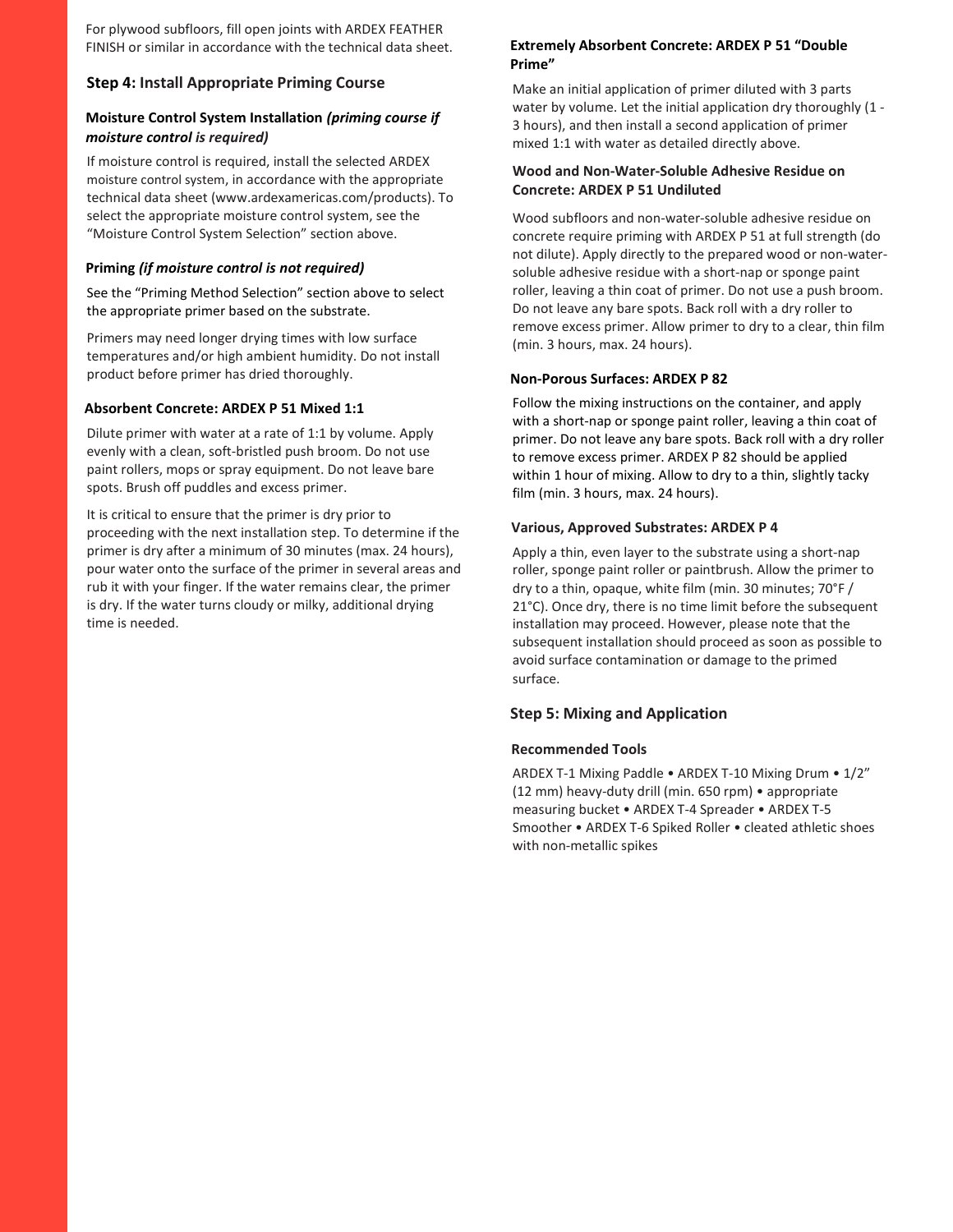#### Safety and OSHA Compliance

Handle each bag with care, emptying it in a manner that avoids creating a plume of dust. While mixing, use a standard "gutter hook" vacuum attachment in combination with a heavy-duty, bucket-style vacuum (Shop-Vac® or similar) and HEPA dust extraction vacuum system.

#### Application Data

| Water ratio:      | 4.5 quarts (4.25 L) of clean water per bag |
|-------------------|--------------------------------------------|
| <b>Flow time:</b> | 9 minutes (70°F / 21°C)                    |

#### Thickness of Application

| Application                 | <b>Max. Thickness</b>              |
|-----------------------------|------------------------------------|
| Over ARDEX VR 98            | $1/4''$ (6 mm)                     |
| Over substrates primed with | $1/2$ " (12 mm)                    |
| ARDEX P 82 or ARDEX P 4     |                                    |
| All other applications      | 1 1/4" (3 cm) Neat                 |
|                             | 2" (5 cm) With aggregate extension |

#### Manual

Mix two bags at a time. Pour the water in the mixing container first, and then add powder while mixing with the mixing paddle and a 1/2" (12 mm) heavy-duty drill (min. 650 rpm). Mix thoroughly for approximately 2 to 3 minutes to obtain a lump-free mix. Do not overwater! Additional water will weaken the compound and lower its strength. Yellowish foam while mixing, or settling of the sand aggregate while placing, indicates overwatering.

Pour the mix onto the floor. Spread with spreader. Immediately smooth the material with the smoother, or spike roll the material with the spiked roller. Work in a continuous manner during the entire self-leveling installation. Wear cleated athletic shoes with non-metallic spikes to avoid leaving marks in the liquid.

Install at a minimum thickness of 1/8'' (3 mm) over the highest point in the floor, which typically results in an average thickness of 1/4'' (6 mm) or more over the entire floor.

To match existing elevations, product can be tapered to as thin an application as the sand in the material will allow. If a true featheredge is needed, ARDEX recommends using ARDEX FEATHER FINISH or other unsanded ARDEX patching material for transitions.

#### Aggregate Extension (as needed)

Extend the product with aggregate as desired / required (see "Thickness of Application" section above) as follows:

1. Select washed and well-graded pea gravel that is no larger than 1/3 the depth of the intended pour and no smaller than 1/8". Do not use sand.

2. Mix with water first, and then add 1 part by volume of the selected pea gravel, mixing until the aggregate is completely coated.

3. Note that the addition of aggregate will diminish the workability of the product and may make it necessary to install a neat coat.

If a neat coat is needed:

1. Allow the initial application to dry as detailed in "Drying Time and Installation of Flooring" section below.

2. Prime the initial application with ARDEX P 51 mixed 1:1 (see "Priming" section above).

3. Install a neat coat as detailed above.

#### Pumping

Product can be pumped using ARDIFLO™ Automatic Mixing Pumps. ARDIFLO Pumps provide high productivity and smooth, consistent installations. Pumps may be rented or purchased from an authorized ARDEX Distributor. Please contact the ARDEX Technical Service Department with regard to pumping.

#### Wear Surface

This product is not to be used as a permanent wear surface, even if coated or sealed. Install a suitable floor covering material, such as carpet, vinyl flooring, ceramic tile, etc. For concrete floors in warehouses, storage areas, hallways or other areas where a wear surface is required, use ARDEX SD-T® Self-Drying, Self-Leveling Concrete Topping or other ARDEX selfleveling topping.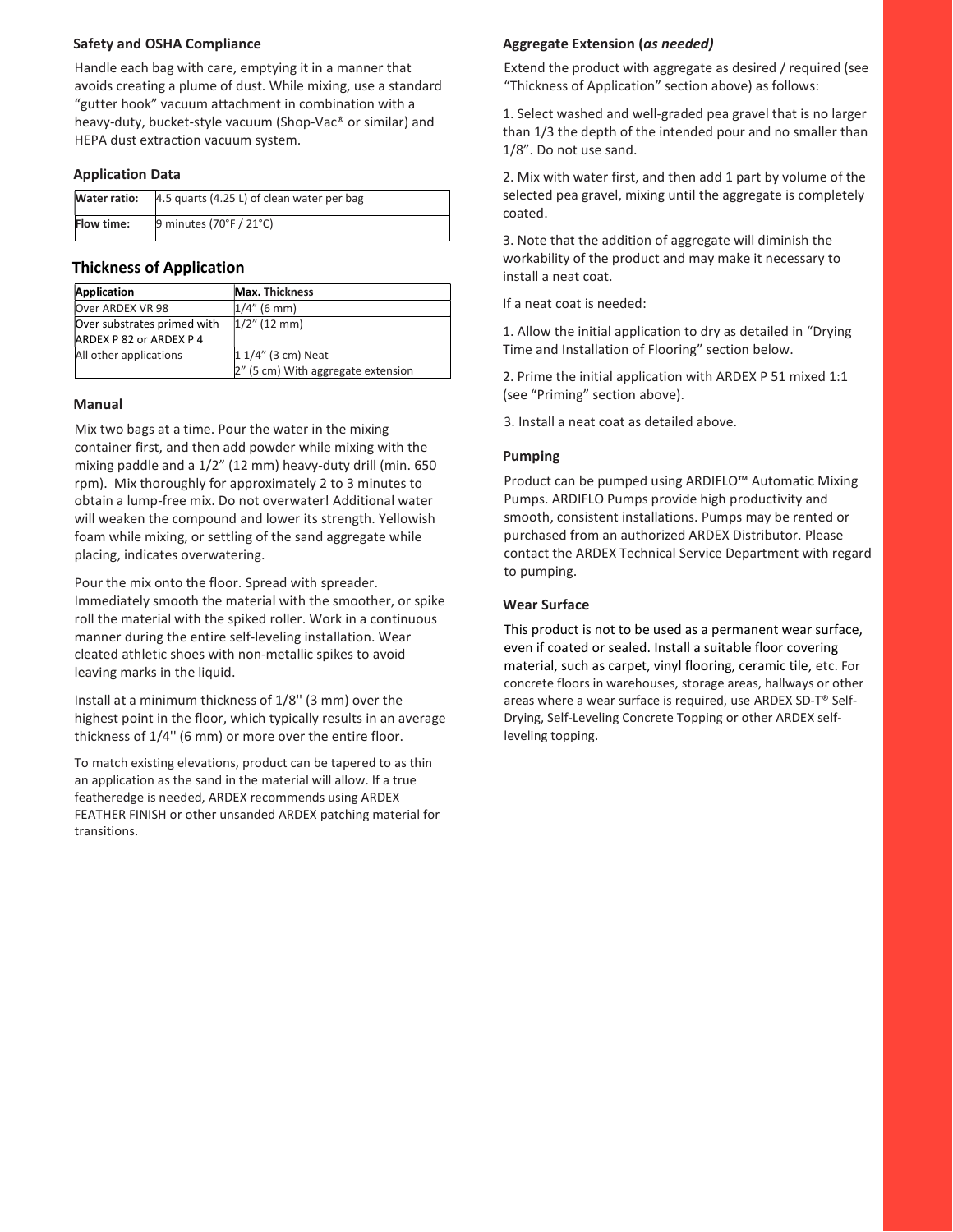#### Step 6: Drying Time and Installation of Flooring

#### Drying

All dry times are calculated at 70°F (21°C). Drying time is a function of jobsite temperature and humidity conditions. Low substrate temperatures and/or high ambient humidity will extend the drying time. Adequate ventilation and heat will aid drying. Forced drying can dry the surface of the product prematurely and is not recommended.

|                   | (3 mm) or less | Thicknesses of 1/8" Thicknesses greater<br>than $3/8$ " (9 mm) |
|-------------------|----------------|----------------------------------------------------------------|
| Walkable:         | 2-3 hours      |                                                                |
| Install flooring: | 24 hours       | Mat test <sup>++</sup>                                         |

††Mat tesƟng: Allow the installaƟon to dry a minimum of 24 hours prior to mat testing in accordance with ASTM D4263. To do this, place a piece of heavy plastic or a smooth rubber mat down over a 2' X 2' area. After 24 hours, lift the barrier material and inspect for surface darkening. A darkened area indicates excessive moisture is still present, and further drying time is required. Repeat the above test at regular intervals until no darkening is observed.

#### Required Priming Prior to Flooring Installation

| <b>Flooring type</b>         | Primer                                       |
|------------------------------|----------------------------------------------|
| Hard tiles (ceramic,         | ARDEX P 4, or ARDEX P 51 mixed 1:1 by volume |
| quarry, porcelain, etc.)     | with water                                   |
| and stone                    |                                              |
| <b>Other floor coverings</b> | ARDEX P 51 mixed 1 part primer to 3 parts    |
|                              | water by volume                              |

Once the installation is confirmed dry as detailed in the "Drying" section above, it is necessary to prime in order to ensure the adhesive or setting material has sufficient open time prior to placing the floor covering. Select the appropriate primer as detailed directly above. Apply the primer, and allow it to dry, as detailed in the "Priming" section above.

#### **Notes**

FOR PROFESSIONAL USE ONLY by licensed, bonded contractors who are trained in the application of this product and/or similar products. Not sold by ARDEX through home improvement centers. For information on ARDEX Academy trainings, visit ardexamericas.com.

In accordance with industry standards, and to determine the suitability of the products for the intended use, always install an adequate number of properly located test areas including the finish flooring. As floor coverings vary, always contact and rely upon the floor covering manufacturer for specific directives, such as maximum allowable moisture content, adhesive selection and intended end use of the product. If the installation is not proceeding as expected, contact the ARDEX Technical Service Department before proceeding further.

Never mix with cement or additives outside of our written recommendations. Observe the basic rules of concrete work, including the minimum surface and air temperatures detailed above. Install quickly if the substrate is warm, and follow the warm weather installation guidelines available on our website.

Dispose of packaging and residue in accordance with prevailing regulations. Do not flush material down drains. Do not reuse packaging.

#### **Precautions**

Carefully read and follow all precautions and warnings on the product label. For complete safety information, please refer to the Safety Data Sheet (SDS) available at www.ardexamericas.com.